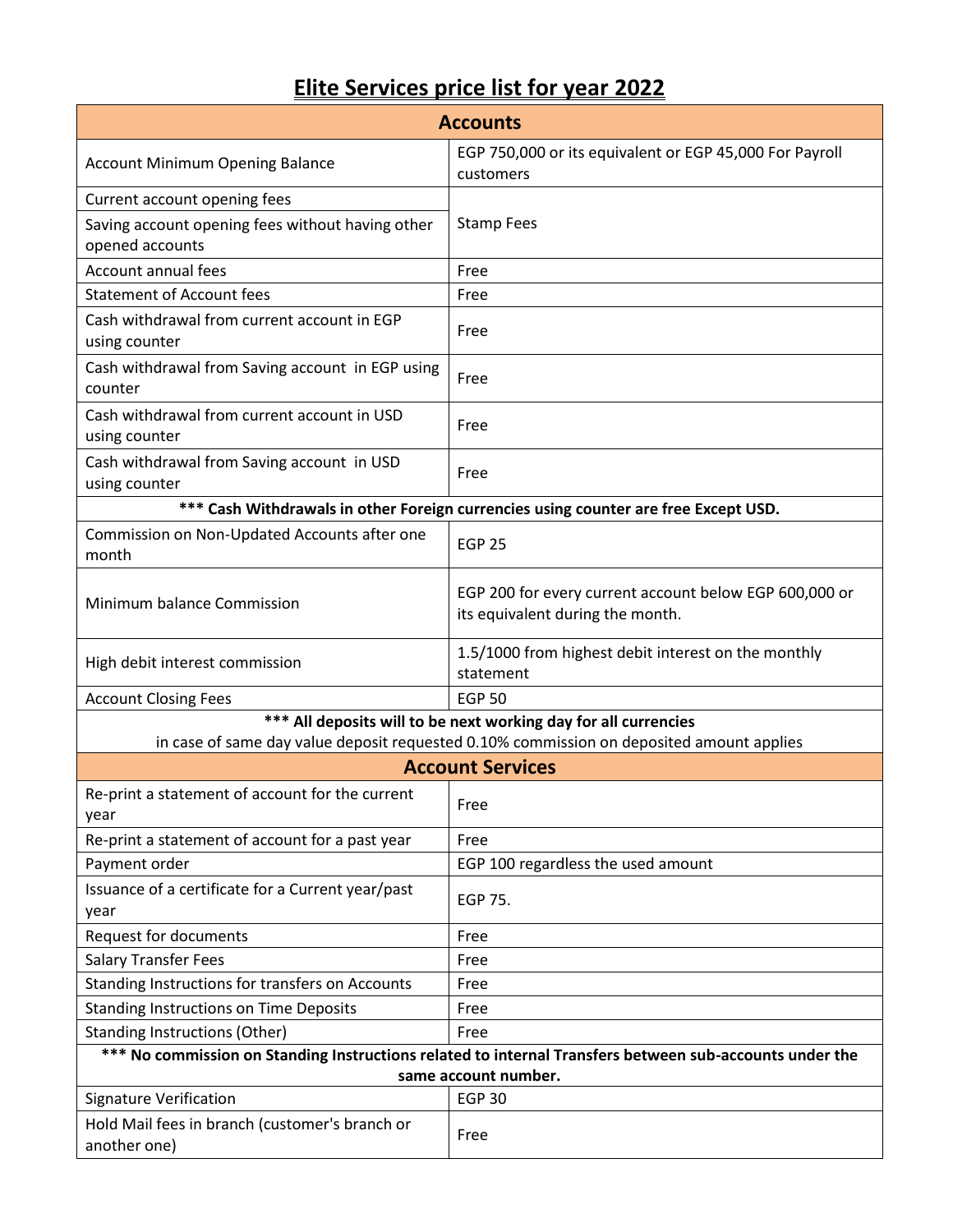| <b>Power of attorney</b>                                            |                                                                             |  |
|---------------------------------------------------------------------|-----------------------------------------------------------------------------|--|
| Power of attorney issuance                                          | EGP 125 + the applied stamps                                                |  |
| Power of attorney annual renewal                                    | <b>EGP 100</b>                                                              |  |
| Power of attorney cancellation                                      | <b>EGP 100</b>                                                              |  |
|                                                                     | <b>Safe Deposit Box</b>                                                     |  |
| Small size                                                          | EGP 1000 / annually                                                         |  |
| Small medium size                                                   | EGP 2000 / annually                                                         |  |
| Medium size                                                         | EGP 3000 / annually                                                         |  |
| Large size                                                          | EGP 4000 / annually                                                         |  |
| *** According to Law, 14% VAT tax is deducted annually on all sizes |                                                                             |  |
|                                                                     | <b>Client Mail Issuance</b>                                                 |  |
|                                                                     | Inside Egypt EGP 50                                                         |  |
| Mail fees (Local Registered Mail)                                   | International Mail (Based on the Country)                                   |  |
|                                                                     | Inside Egypt: EGP 150 / 1 kg inside Cairo & EGP 220 outside<br>Cairo        |  |
| <b>Express Mail</b>                                                 | International Mail (Based on the Country)                                   |  |
|                                                                     | <b>Cheques and Remittance</b>                                               |  |
| <b>Client Cheques</b>                                               |                                                                             |  |
| Cheque book issuance fee (25 cheques) Branches /<br><b>ATMs</b>     | Free                                                                        |  |
| Cheque book issuance fee (50 cheques) Branches /<br><b>ATMs</b>     | Free                                                                        |  |
| Stop payment                                                        | EGP 100 / Request in addition to EGP 100/annual for each<br>subsequent year |  |
| Stop payment cancellation                                           | EGP 50/ Per Request                                                         |  |
| <b>Draft / Certified Cheques</b>                                    |                                                                             |  |
| Foreign currency cheques issuance fees                              | 3/1000 with a minimum of USD 12 and a maximum of USD<br>100                 |  |
| Local currency cheques issuance fees                                | 2/1000 with a minimum of USD 5 and a maximum of USD<br>65                   |  |
| *** Cheques issued to Governmental entities, Taxes, Tariffs: EGP 50 |                                                                             |  |
| Draft / Certified Cheques cancellation                              | <b>EGP 25</b>                                                               |  |
|                                                                     | on Local Bank USD 5                                                         |  |
| Cancellation of foreign Draft Cheques                               | on foreign bank USD 20                                                      |  |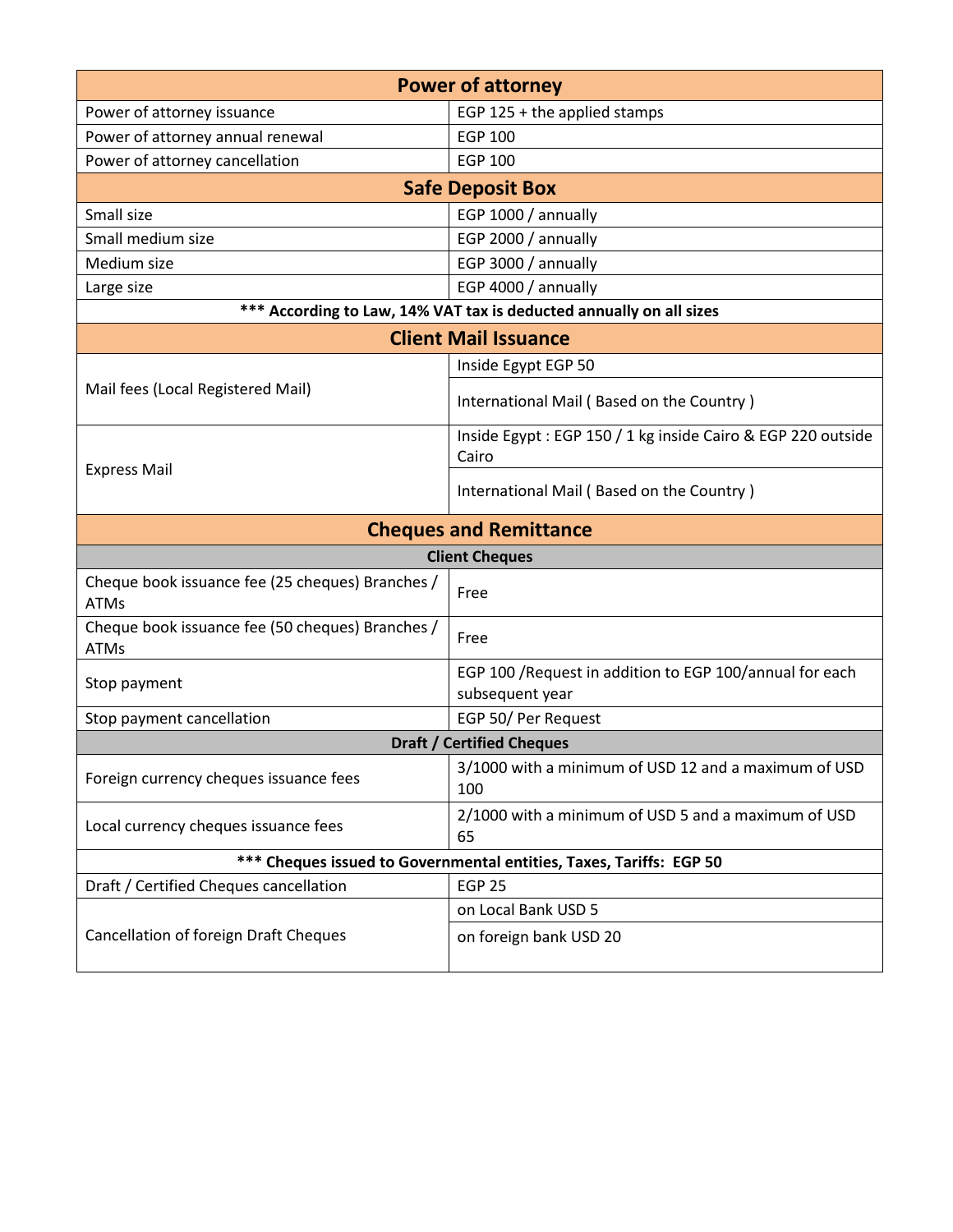| <b>Collection of Cheques</b>                                                                                                                                                                         |                                                                                                                                                                         |  |
|------------------------------------------------------------------------------------------------------------------------------------------------------------------------------------------------------|-------------------------------------------------------------------------------------------------------------------------------------------------------------------------|--|
| Cheques for collection (Clearing House)                                                                                                                                                              | Free                                                                                                                                                                    |  |
| Cheques drawn on Local Banks (Sight /Post dated)                                                                                                                                                     | Free                                                                                                                                                                    |  |
| Cheques in foreign currency                                                                                                                                                                          | Free                                                                                                                                                                    |  |
| Withdraw - postpone cheque/ bill collection                                                                                                                                                          | <b>EGP 25</b>                                                                                                                                                           |  |
| <b>Returned Cheques</b>                                                                                                                                                                              | <b>EGP 30</b>                                                                                                                                                           |  |
|                                                                                                                                                                                                      | <b>Collection of Bills</b>                                                                                                                                              |  |
| <b>Bills</b>                                                                                                                                                                                         | 3/1000 with minimum EGP 20 and maximum EGP 500 +<br>EGP 15 mailing fees                                                                                                 |  |
| Protesto fees                                                                                                                                                                                        | <b>EGP 50</b>                                                                                                                                                           |  |
|                                                                                                                                                                                                      | <b>Inward Remittance</b>                                                                                                                                                |  |
| For a customer account at one of our branches                                                                                                                                                        | Free                                                                                                                                                                    |  |
| *** Outward and inward remittance for any external AB branch is free for the following Countries only (Egypt<br>/ Lebanon / Jordon / Palestine / Algeria / UAE / Qatar / Yemen / Bahrain / Morocco)  |                                                                                                                                                                         |  |
| <b>Remittance Cancellation Admin Fees</b>                                                                                                                                                            | EGP 100 for remittance in local currency<br>USD 35 for remittance in foreign currencies up to USD 1000<br>USD 50 for remittance in foreign currencies above USD<br>1000 |  |
|                                                                                                                                                                                                      | <b>Outward Remittance</b>                                                                                                                                               |  |
| Transfer Foreign Currency inside or outside the<br>country                                                                                                                                           | 3/1000 with minimum of USD 15 and a maximum of USD<br>175 + \$10 admin fees ( In addition to any other collection<br>fees debited by correspondent)                     |  |
| *** Outward and inward remittance for any external AB branch is free for the following Countries only (Egypt<br>/ Lebanon / Jordon / Palestine / Algeria / UAE / Qatar / Yemen / Bahrain / Morocco ) |                                                                                                                                                                         |  |
| Transfers Between banks in Local Currency (RTGS)                                                                                                                                                     | 2/1000 with a minimum of EGP 25 and a maximum of EGP<br>$300 + EGP$ 25 admin fees                                                                                       |  |
| Outward Remittance via ACH                                                                                                                                                                           | 2/1000 with a minimum of EGP 10 and a maximum of EGP<br>300 + EGP 5 admin fees                                                                                          |  |
|                                                                                                                                                                                                      | First transfer per month is free for inside and outside the country                                                                                                     |  |
| <b>External Swift fees</b>                                                                                                                                                                           | <b>USD 40</b>                                                                                                                                                           |  |
| <b>Local Swift fees</b>                                                                                                                                                                              | <b>EGP 50</b>                                                                                                                                                           |  |
| *** Above Commissions and expenses are reduced by 50% in case they are requested through Arabi Online<br><b>Service</b>                                                                              |                                                                                                                                                                         |  |
| Outward Remittance cancellation as per Customer<br>request                                                                                                                                           | USD 30 + correspondent fees                                                                                                                                             |  |
| Outward Remittance Amendment as per<br>Customer request                                                                                                                                              | USD 15 + correspondent fees                                                                                                                                             |  |
| Outward Remittance cancellation as per<br>correspondent request (National Remittance)                                                                                                                | <b>EGP 40</b>                                                                                                                                                           |  |
| Outward Remittance cancellation as per<br>correspondent request (international Remittance)                                                                                                           | <b>USD 20</b>                                                                                                                                                           |  |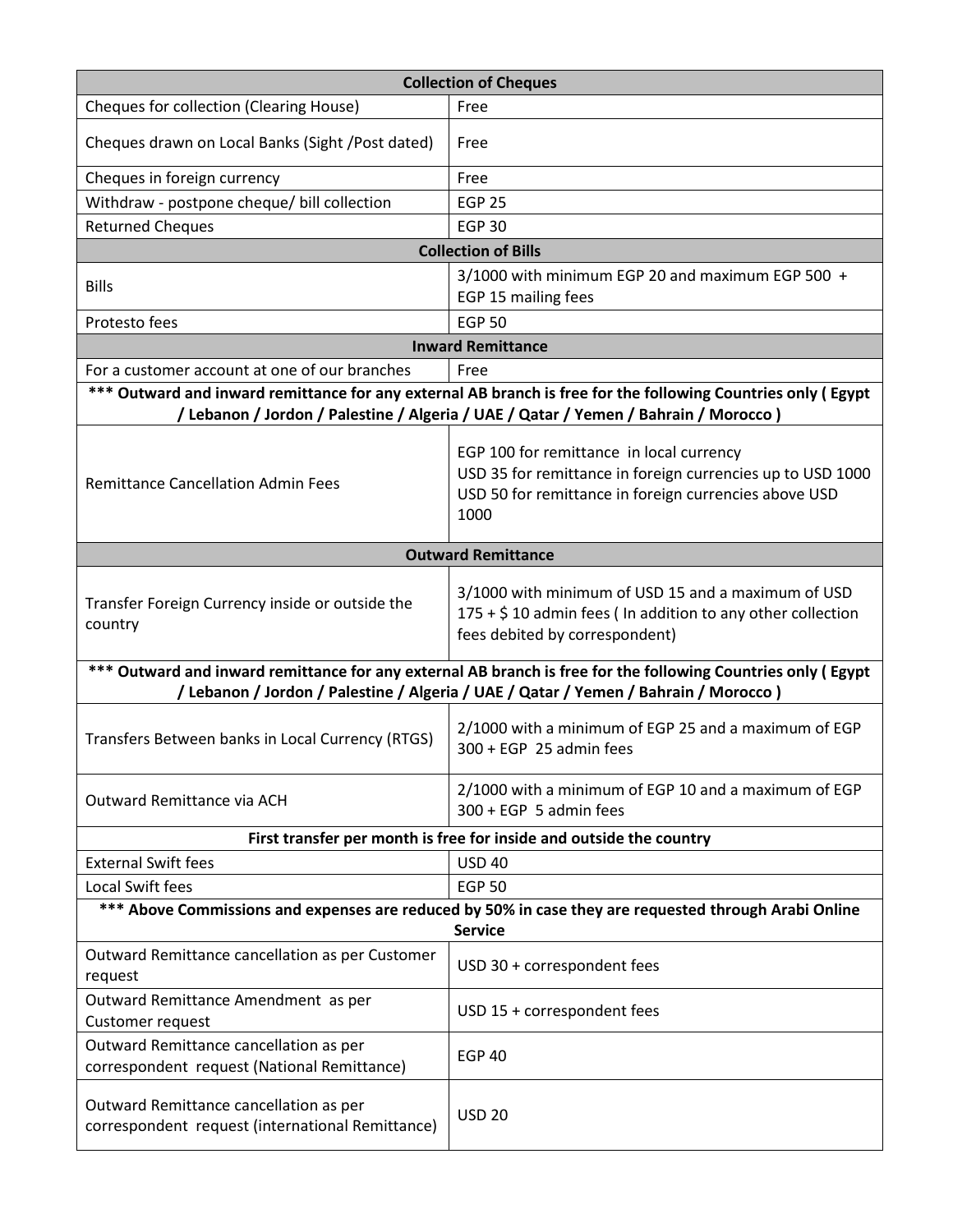| <b>Cards</b>                                                      |                                                                                                                             |  |  |
|-------------------------------------------------------------------|-----------------------------------------------------------------------------------------------------------------------------|--|--|
| platinum Visa Electron                                            |                                                                                                                             |  |  |
| Cards issuance, reissuance & renewal (Primary /<br>Supplementary) | Free with maximum 2 supplementary cards                                                                                     |  |  |
| Pin Code Re- issuance Fees                                        | Free                                                                                                                        |  |  |
| Card usage on Arab Bank ATMs                                      | Free                                                                                                                        |  |  |
|                                                                   | EGP 6 for Cash withdrawal                                                                                                   |  |  |
| Card usage on Visa local network ATMs                             | EGP 3 for inquiries                                                                                                         |  |  |
| Cash withdrawal abroad commission                                 | 0.50% from withdrawal amount + USD 2.75                                                                                     |  |  |
| FX exchange rate for cash/purchase                                | 3% from the amount                                                                                                          |  |  |
|                                                                   | <b>Visa and Master Credit Cards</b>                                                                                         |  |  |
| Primary Cards Annual / Issuance fees                              | Free & Discount 50% for Titanium master card                                                                                |  |  |
| supplementary cards Issuance / Annual fees (first<br>year)        | Free up to 5 supplementary Cards                                                                                            |  |  |
| Re-Issuance fees (Primary / Supplementary)                        | Free                                                                                                                        |  |  |
| Pins Re issuance Fees<br>Free                                     |                                                                                                                             |  |  |
| Cash Advance Fees                                                 | 4% from the amount withdrawn with a minimum of EGP 30<br>for all cards types                                                |  |  |
| Late payment fees                                                 | 125EGP monthly                                                                                                              |  |  |
| Over limit Fees                                                   | EGP 150 Monthly                                                                                                             |  |  |
| Clearance Letter                                                  | <b>EGP 150</b>                                                                                                              |  |  |
| Finance charge (Retail Transaction)                               | 2.75% Monthly for All Cards                                                                                                 |  |  |
| Finance charge (Cash Transaction)                                 | 2.75% for all types of cards except blue cards 3%                                                                           |  |  |
| Forex Exchange Rate when Transactions done<br>abroad              | 3% from the amount                                                                                                          |  |  |
| <b>Credit Shield</b>                                              | 1% Monthly on outstanding Balance Mandatory on Blue<br>and 0.5% mandatory for Gold Cards and Optional: for<br>another cards |  |  |
| Easy payment plan / Easy cash                                     | 1.5%<br>Installments from 3months up to 60 month                                                                            |  |  |
| Easy Education plan                                               | 1.25%<br>Installments from 3months up to 9 months                                                                           |  |  |
| Early settlement fee<br>(Easy cash/EEP/EPP)                       | 3%                                                                                                                          |  |  |
| Monthly Credit Card paper statement fees                          | <b>EGP 10</b>                                                                                                               |  |  |
| <b>VISA Travel Mate</b>                                           |                                                                                                                             |  |  |
| Primary Cards Issuance / Annual fees                              | <b>EGP 2500</b>                                                                                                             |  |  |
| Supplementary cards Issuance / Annual fees                        | EGP 1250                                                                                                                    |  |  |
| No FX fees for all transactions processed with this<br>currencies | (USD, EUR, GBP, AED, SAR, CAD)                                                                                              |  |  |
| <b>Master Card World Elite</b>                                    |                                                                                                                             |  |  |
| Primary Cards Annual / Issuance fees                              | EGP 3500                                                                                                                    |  |  |
| supplementary cards Issuance / Annual fees (first<br>year         | EGP 1750                                                                                                                    |  |  |
| <b>Internet Shopping Card</b>                                     |                                                                                                                             |  |  |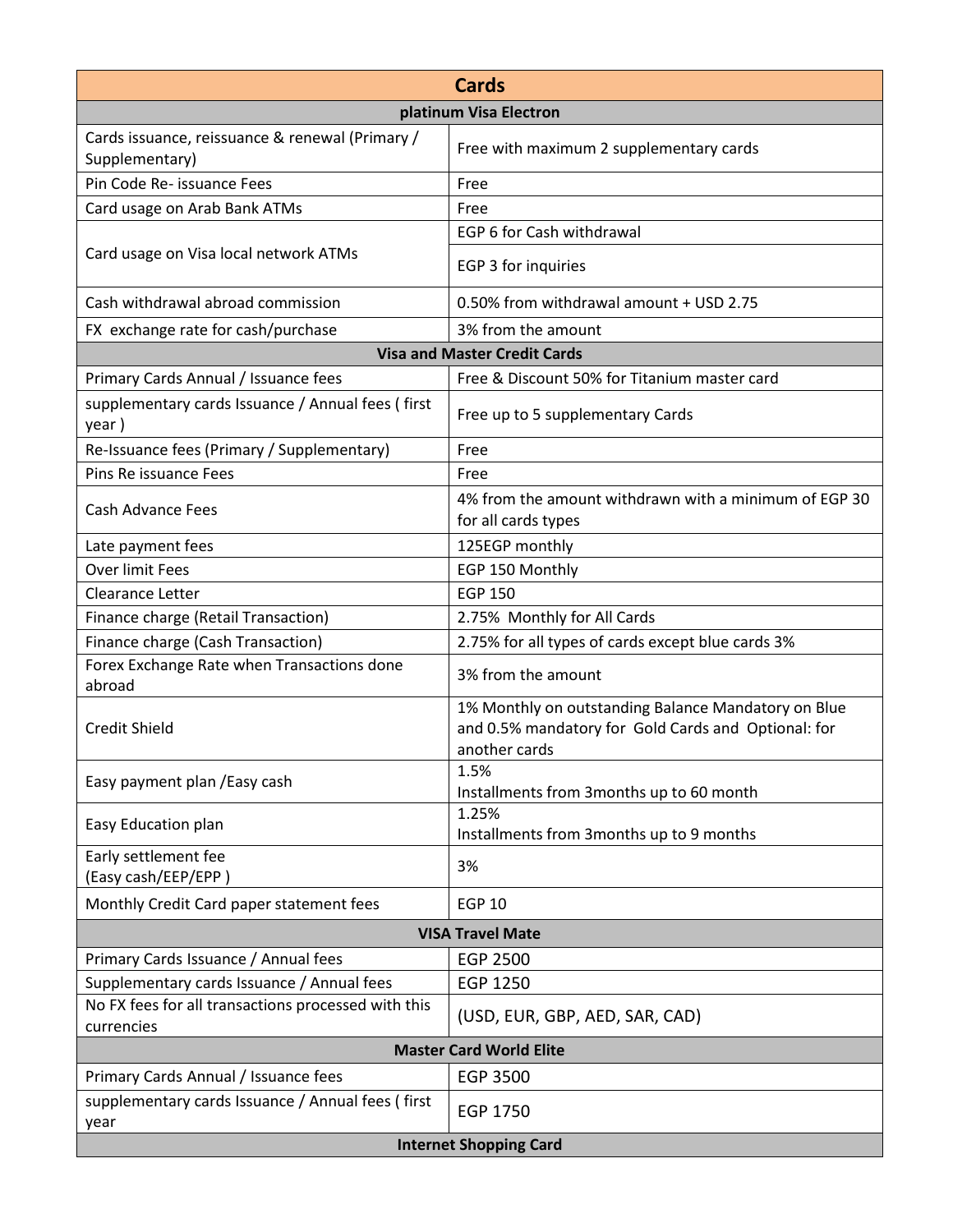| Issuance / annual fees (Primary/supplementary<br>cards)        | Free               |  |
|----------------------------------------------------------------|--------------------|--|
| Re-Issuance fees (Primary/supplementary cards)                 | Free               |  |
| Over limit charges                                             | <b>EGP 50</b>      |  |
| Late payment fees                                              | <b>EGP 50</b>      |  |
| Forex Exchange Rate when Transactions with<br>foreign currency | 3% from the amount |  |
| (Credit Card, Other fees for cards (Electron                   |                    |  |
| International courier Fees (cards & pins)                      | EGP 250 for both   |  |

| <b>Electronic Services</b>                                      |                                                                                                      |  |
|-----------------------------------------------------------------|------------------------------------------------------------------------------------------------------|--|
| <b>Electronic TOKEN Device</b>                                  |                                                                                                      |  |
| <b>Issuing fees</b>                                             | Free                                                                                                 |  |
| Re-Issuing fees                                                 | Free                                                                                                 |  |
| <b>SMS Alerts</b>                                               |                                                                                                      |  |
| <b>SMS</b>                                                      | Free                                                                                                 |  |
| <b>Internet Banking (Arabi Online)</b>                          |                                                                                                      |  |
| <b>Annual Subscription fees</b>                                 | Free                                                                                                 |  |
| Re-issuance of pin code                                         | Free                                                                                                 |  |
| E-statement                                                     | Free Through Arabi Online service                                                                    |  |
| Phone bills (per line)                                          |                                                                                                      |  |
| Annual Subscription fees landline (National /<br>international) | <b>EGP 25</b>                                                                                        |  |
| Annual subscription fees (Mobinil)                              | <b>EGP 25</b>                                                                                        |  |
| Charge back Request                                             | Visa Electron: USD 10 or its equivalent in EGP<br>Visa Credit Cards: USD 20 or its equivalent in EGP |  |

| <b>Band Wearables and Sticker</b>                                                      |                |                          |                                                                          |                 |
|----------------------------------------------------------------------------------------|----------------|--------------------------|--------------------------------------------------------------------------|-----------------|
|                                                                                        | Sticker        |                          | Micro tag                                                                | <b>Bracelet</b> |
| Issuance and Re-issuance fees                                                          | <b>EGP 100</b> |                          | EGP100                                                                   | EGP100          |
| <b>Personal/ Auto/Used Auto Loans</b>                                                  |                |                          |                                                                          |                 |
| Admin fees                                                                             |                |                          | Ranges from 1.50% to 3% with minimum EGP 500                             |                 |
| <b>Banking Fees</b>                                                                    |                |                          | <b>EGP 250</b>                                                           |                 |
| Penalty Past due Installments                                                          |                |                          | 3% in addition to the applied loan interest rate (minimum<br>of EGP 150) |                 |
| Early settlement fees (Partially, Fully)                                               |                | Ranges from 5% up to 10% |                                                                          |                 |
| License renewal letter authentication / Remove<br>Lien                                 |                | EGP250                   |                                                                          |                 |
| Clearance Letter Issuance                                                              |                | <b>EGP 150</b>           |                                                                          |                 |
| I score fees                                                                           |                |                          | EGP 100                                                                  |                 |
| *** Debiting Stamp Fees on Quarterly basis equivalent to 0.5/1000 on the highest debit |                |                          |                                                                          |                 |